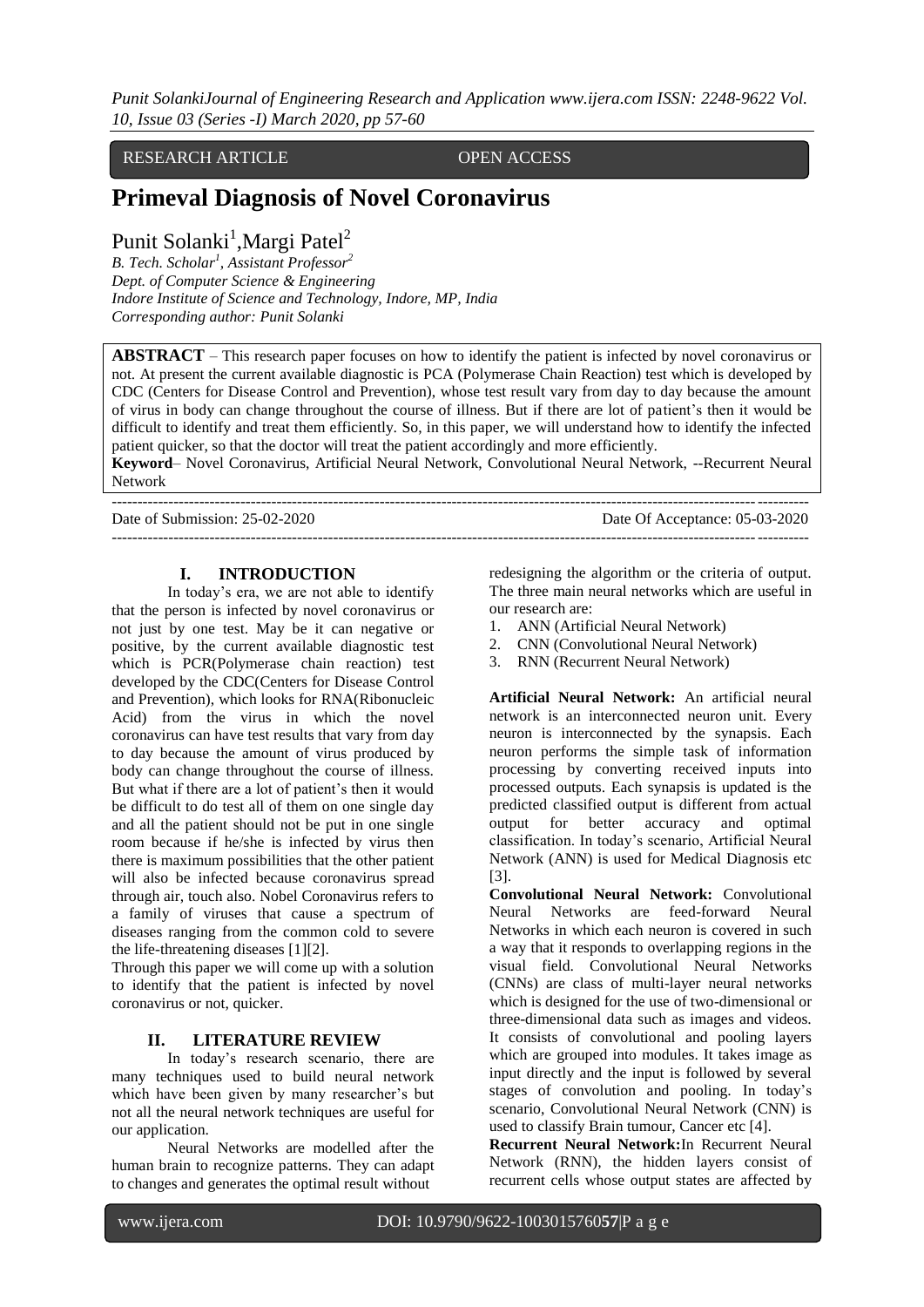*Punit SolankiJournal of Engineering Research and Application www.ijera.com ISSN: 2248-9622 Vol. 10, Issue 03 (Series -I) March 2020, pp 57-60*

both previous and current input with feedback connections. The recurrent layers can be organized in various architectures to for different RNNs. Therefore, RNNs are mainly distinguished by the recurrent cell and network architecture. In today's scenario, Recurrent Neural Network (RNN) is used to predict early detection of heart failure etc [5].

# **III. METHODOOGY**

For identifying that the patient is infected by coronavirus quicker. We have analysed all the methods to give the optimal result and found out that ANN (Artificial Neural Network) and CNN (Convolutional Neural Network) is the best algorithm to get the optimal result. Both the algorithm has similar approach but give result on different inputs:

 ANN (Artificial Neural Network) will take input in the Natural Language (English) Form. It will give result on the symptoms upload by doctor to our application.

 CNN (Convolutional Neural Network) will take image as input. It will give result on the image (like X-rays) upload by doctor on our application.

The way to make it possible is by taking symptoms of the patient which are taken by the doctor at the hospital.

After this the symptoms data will be uploaded on the system. Now, our algorithm will work and we pre-process the data in which we would take out some key symptoms from all those symptoms of the patient by using Feature Extraction and Feature Selection. Now we can use deep learning model which is trained by the previous patient results for which we can use neural network model to predict the results. The symptoms of all the patient affected by coronavirus is similar but each patient has n number of symptoms so neural network based classification model is a better option to use. By neural network classification n number of features can be tested as the symptom which is more likely to be more favourable of a particular disease to be treated.

At last the patient symptoms are given to the neural network classification model which start the search for similar features(symptoms) and at last give the result [6]. This process is more useful from identifying that the patient is infected by coronavirus or not. This solution is not that much efficient and accurate but can predict the result at faster level for distinguishing the patient and start the most appropriate treatment instead of waiting for multiple test results.

#### **IV. SYSTEM OVERVIEW**

Our application works on two cases which are illustrated in Figure-1. Case-1: If Input given in Natural Language (English) and Case-2: If Input given in Image Form. First the data is input by doctor on the interfaces of the application then if input is in form of Natural Language then ANN (Artificial Neural Network) algorithm work and if input is in form of Image then CNN (Convolutional Neural Network) algorithm work.



**Fig 1.** Application Work Flow

**Case-1:** Now, applicability of this algorithm will depend on nature of the input suppliedthat is Natural Language (English). This Algorithm contain threesteps illustrated in Figure-2which identify the input and give result are:

- 1. Input
- 2. Hidden Layer
- a. Feature Extraction
- b. Learning
- 3. Output

Inputs Feature Learning Outputs  $+$ Extraction



**Fig 2.** Artificial Neural Network processing input and output

At step-1 the input is taken andthen that input is process to step-2 which is divided into two sections, Feature Extraction and Learning. First the input is process through feature extraction section in which data is pre-process and only necessary features(symptoms) which are important are taken for further processing. After feature extraction, the next step is learning section the model processes the features(symptoms) and classify the features on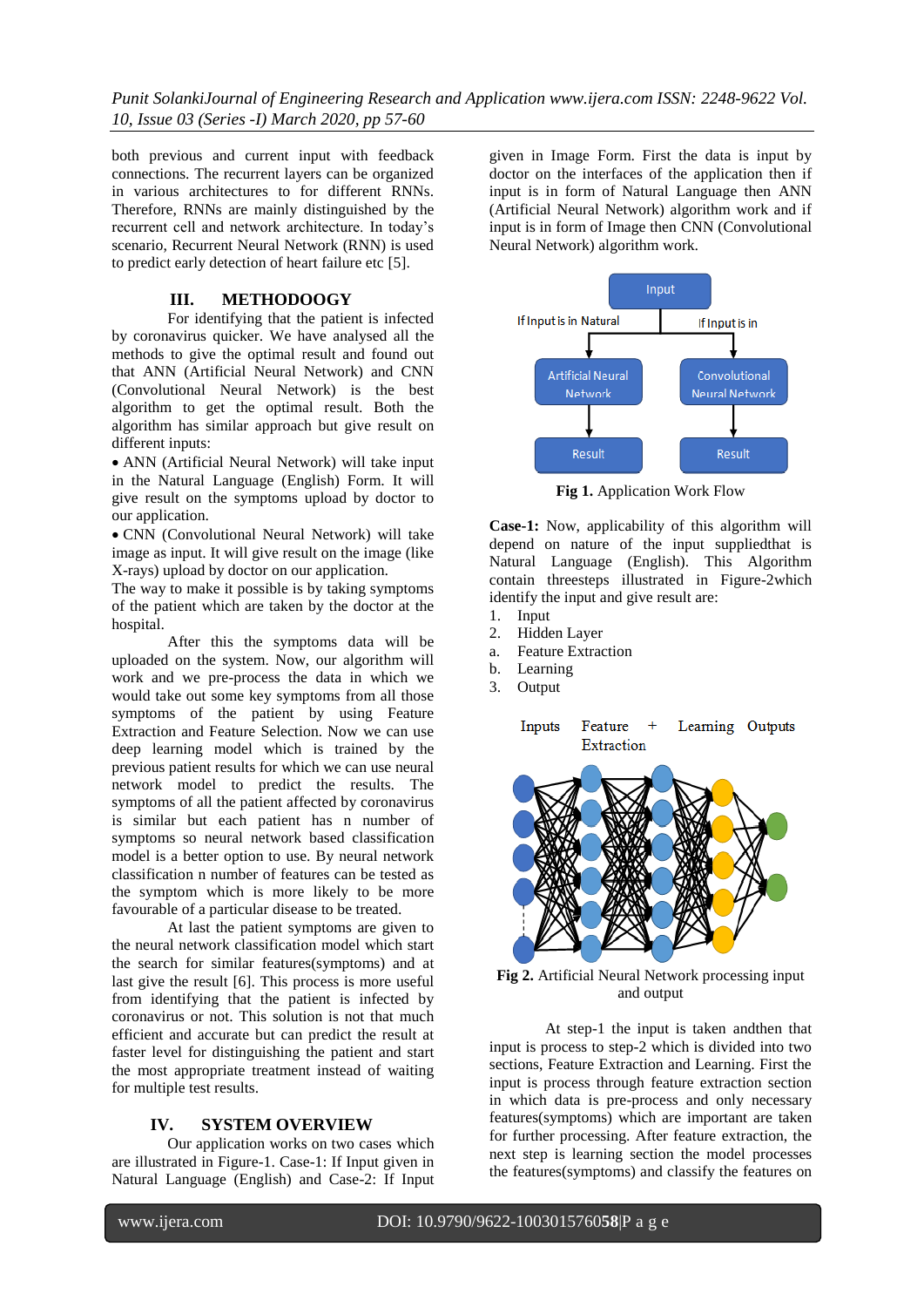the basis of training of model and process the classified output to step-3 Output layer which give the result to doctor that the patient is infected by coronavirus or not [3][7][8].

**Case-2:** applicability of this algorithm will depend on nature of the input supplied that is Image. This algorithm contains five steps illustrated in Figure-3 which identify the input and give result are:

- 1. Convolution Layer
- 2. ReLU Layer(Rectified Linear Unit)
- 3. Pooling Layer
- 4. Flatten Layer
- 5. Full Connection Layer
- At step-1Convolution Layer whichcontain three elements:-
- a. Input Image
- b. Feature Detector
- c. Feature Map

In this layer first the image(like x-ray) is taken as an input then the feature detector matrix is generated from the input image matrix of size 3x3 or 5x5 then the feature detector matrix is compared with the x-ray and store the count of matches in the feature map matrix. Thus, Multiple feature maps are generated by this step by which multiple feature is extracted from the X-ray image for further identification process. Now in next step, step-2 ReLU Layer, by the use of rectifier function all the negative values are removed from the feature maps, feature maps only contain positive values which then process to next step, step-3 Pooling Layer,



**Fig 3.** Convolutional Neural Network processing input and output

In this layer, from 2x2 or 3x3portion of featured map the maximum numerical value is taken and store into the pooled feature map,then the pooled feature map is given to next layer as input, step-4Flatten Layer which convert matrix into vector which then taken by ANN(artificial Neural Network) as input, step-5 Full Connection Layer which is a Artificial Neural Network that classify the vector value generate the result that the patient is infected by coronavirus or not [4][7][8].

## **V. CONCUSION**

In this paper, we presented the complete process of identifying that the patient is infected by novel coronavirus or not in much faster and

efficient process. Effective virus identification, prior to propose and undertake the proper treatment measure. By following the stated method, we can start treatment on the basis of approximate results that is generated from the algorithm. A larger amount of data is required for this application and some experiments need to be performed with these for training data which is filtered from all the data collected to achieve better accuracy. This application is extremely sensitive because the result given decide person's life. Also, we can use Graphics Processor Unit to improve the performance and reliability of the application.

### **REFRENCE**

- [1]. https://ucsf.edu/news/2020/02/416671/hownew-coronavirus-spreads-and-progressesand-why-one-test-may-not-be-enough/. Last accessed: February 15, 2020.
- [2]. Victor M Corman, Olfert Landt, Macro Kaiser, Richard Molenkamp, Adam Meijer, Daniel KW Chu, Tobias Bleicker, Sebastian Brunink, Julia Schneider, Marie Lusia Schmidt, Daphne GJC Mulders, Bart L Haagmans, Bas van der Veer, Sharon van den Brink, Lisa Wijsman, Gabriel Goderski, Jean-Louis Romette, Joanna Ellis, Maria Zambon, Malik Peiris, Herman Goossens, Chantal Reusken, Marion PG Koopmans, Christian Drosten, Detection pf 2019 novel coronavirus (2019-nCoV) by real-time RT-PCR, Jan 2020.
- [3]. Ms. Sonali B. Maind, Ms. Priyanka Wankar, Research Paper on Basic of Artificial Neural Network, Publisher: International Journal on Recent and Innovation Trends in Computing and Communication, Volume: 2 Issue: 1, page no.: 96 – 100, January 2014.
- [4]. Kangkana Bora, Manish Chowdhury, Lipi B. Mahanta, Malay K. Kundu, Anup K. Das, Pap Smear image classification using convolutional neural network, Publisher: Proceedings of the Tenth Indian Conference on Computer Vision, Graphics and Image Processing, Article no.:  $55$ , Pages  $1 - 8$ , December 2016.
- [5]. RazvanPascanu, CaglarGulcehre, Kyunghyuncho, YoshuaBengio, How to Construct Deep Recurrent Neural Network, Cornell University, April 2014.
- [6]. ThomasJ. Glezakos, Georgia Moschopoulou, Theodore A. Tsiligridis, SpiridonKintzios, Constantine P. Yialouris, Plant Virus Identification based on neural networks with evolutionary preprocessing, Publisher: Computer and Electronics in Agriculture, Volume: 70 Issue: 2, Page no: 263 – 275, March 2010.